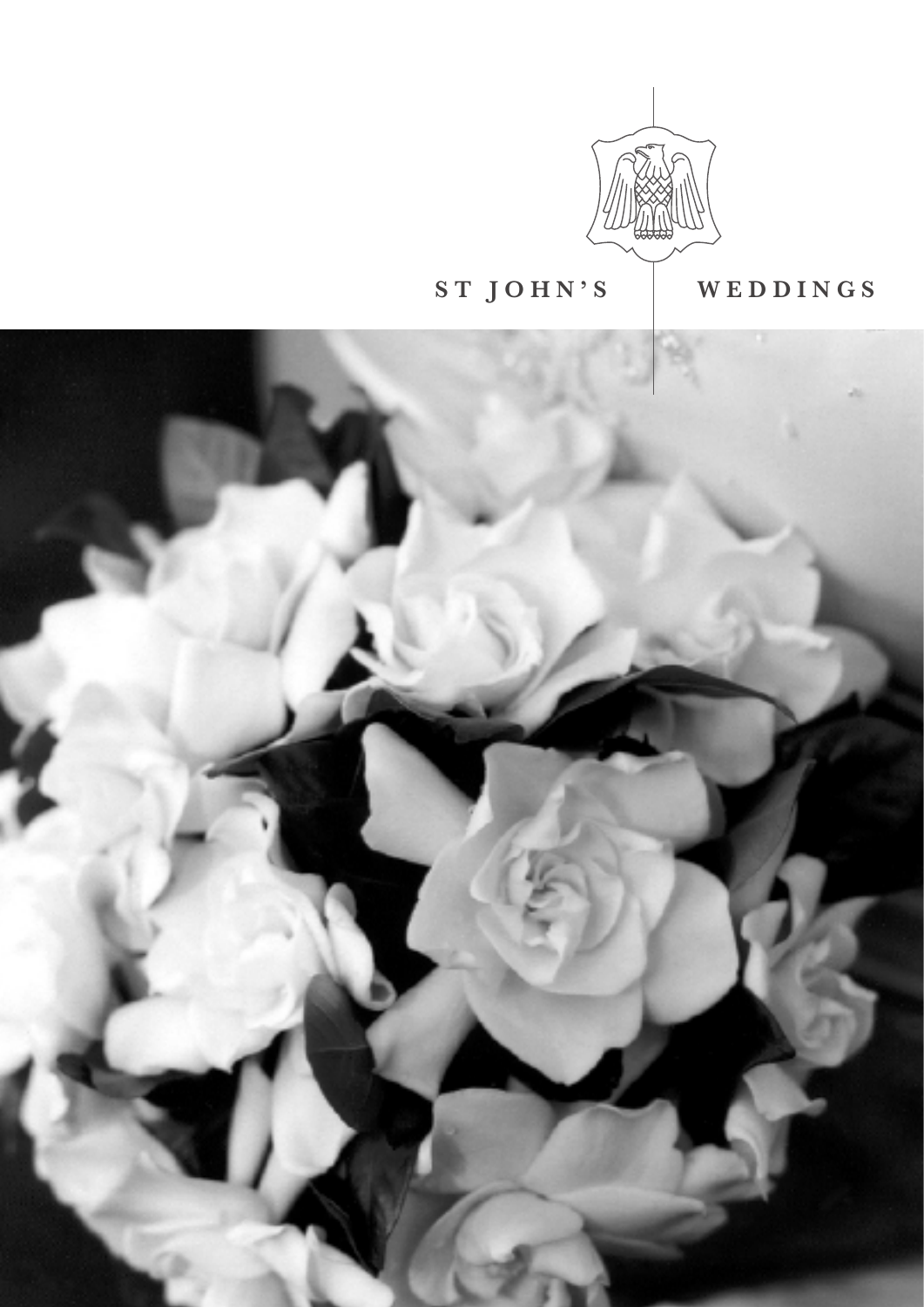



We are delighted that you have chosen St John's as the venue for one of the most joyous and sacred days of your life.

Please contact the Parish Office to check the availability of the church for the date and time of your wedding. Once you have completed the application form, please contact the Vicar to discuss the arrangements for your ceremony.

The particulars on this form are required for the Wedding Register and to produce Marriage certificates and related documentation.

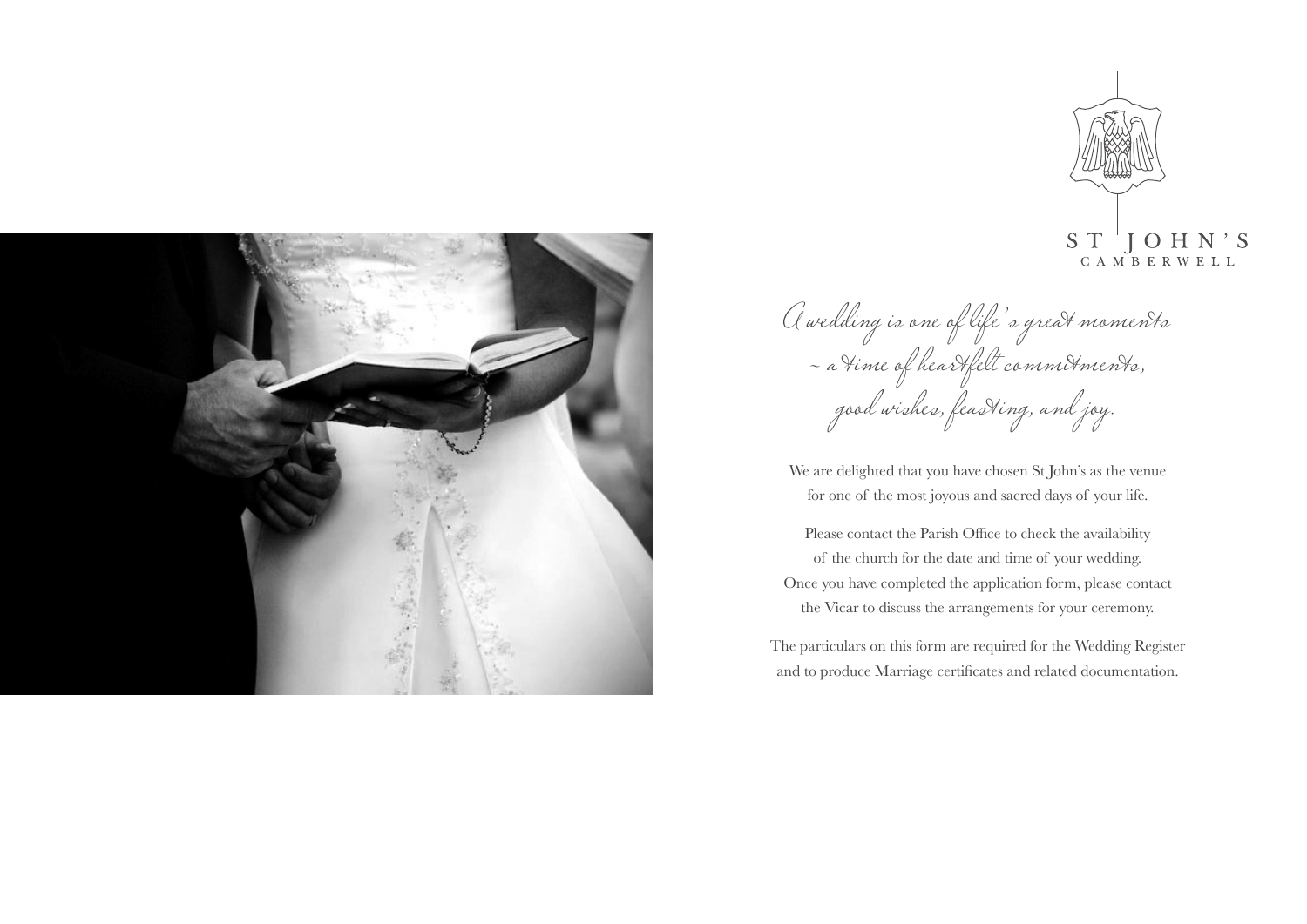## **PARTY ONE**

CHRISTIAN NAMES

SURNAME

DATE OF BIRTH

PLACE OF BIRTH *(if born in Australia, city or town and State or Territory; if born overseas, city or town and country)*

RESIDENCY *(If born outside Australia, total period of residence in Australia, years and months)*

| <b>ADDRESS</b>                                           |               |                 |                 |
|----------------------------------------------------------|---------------|-----------------|-----------------|
| <b>SUBURB</b>                                            |               | <b>POSTCODE</b> |                 |
| <b>PHONE</b>                                             | <b>MOBILE</b> |                 |                 |
| <b>EMAIL</b>                                             |               |                 |                 |
| <b>USUAL OCCUPATION</b>                                  |               |                 |                 |
| MARITAL STATUS (never married, widower, widow, divorced) |               |                 |                 |
| <b>CHURCH AFFILIATION</b>                                |               |                 |                 |
| <b>HAVE YOU BEEN BAPTIZED?</b>                           |               | <b>YES</b>      | NO.             |
| <b>HAVE YOU BEEN CONFIRMED?</b>                          |               | <b>YES</b>      | NO <sub>1</sub> |
| MOTHER'S SURNAME (Maiden name)                           |               |                 |                 |
| <b>MOTHER'S GIVEN NAMES</b>                              |               |                 |                 |
| MOTHER'S COUNTRY OF BIRTH                                |               |                 |                 |
| <b>FATHER'S SURNAME</b>                                  |               |                 |                 |
| <b>FATHER'S GIVEN NAMES</b>                              |               |                 |                 |
| <b>FATHER'S COUNTRY OF BIRTH</b>                         |               |                 |                 |

### **PARTY TWO**

CHRISTIAN NAMES

SURNAME

DATE OF BIRTH

PLACE OF BIRTH

*(if born in Australia, city or town and State or Territory; if born overseas, city or town and country)*

RESIDENCY *(If born outside Australia, total period of residence in Australia, years and months)*

| <b>ADDRESS</b>                                           |               |                 |                 |
|----------------------------------------------------------|---------------|-----------------|-----------------|
| <b>SUBURB</b>                                            |               | <b>POSTCODE</b> |                 |
| <b>PHONE</b>                                             | <b>MOBILE</b> |                 |                 |
| <b>EMAIL</b>                                             |               |                 |                 |
| <b>USUAL OCCUPATION</b>                                  |               |                 |                 |
| MARITAL STATUS (never married, widower, widow, divorced) |               |                 |                 |
| <b>CHURCH AFFILIATION</b>                                |               |                 |                 |
| <b>HAVE YOU BEEN BAPTIZED?</b>                           |               | <b>YES</b>      | NO <sub>1</sub> |
| <b>HAVE YOU BEEN CONFIRMED?</b>                          |               | <b>YES</b>      | NO <sub>1</sub> |
| MOTHER'S SURNAME (Maiden name)                           |               |                 |                 |
| <b>MOTHER'S GIVEN NAMES</b>                              |               |                 |                 |
| <b>MOTHER'S COUNTRY OF BIRTH</b>                         |               |                 |                 |
| <b>FATHER'S SURNAME</b>                                  |               |                 |                 |
| <b>FATHER'S GIVEN NAMES</b>                              |               |                 |                 |
| <b>FATHER'S COUNTRY OF BIRTH</b>                         |               |                 |                 |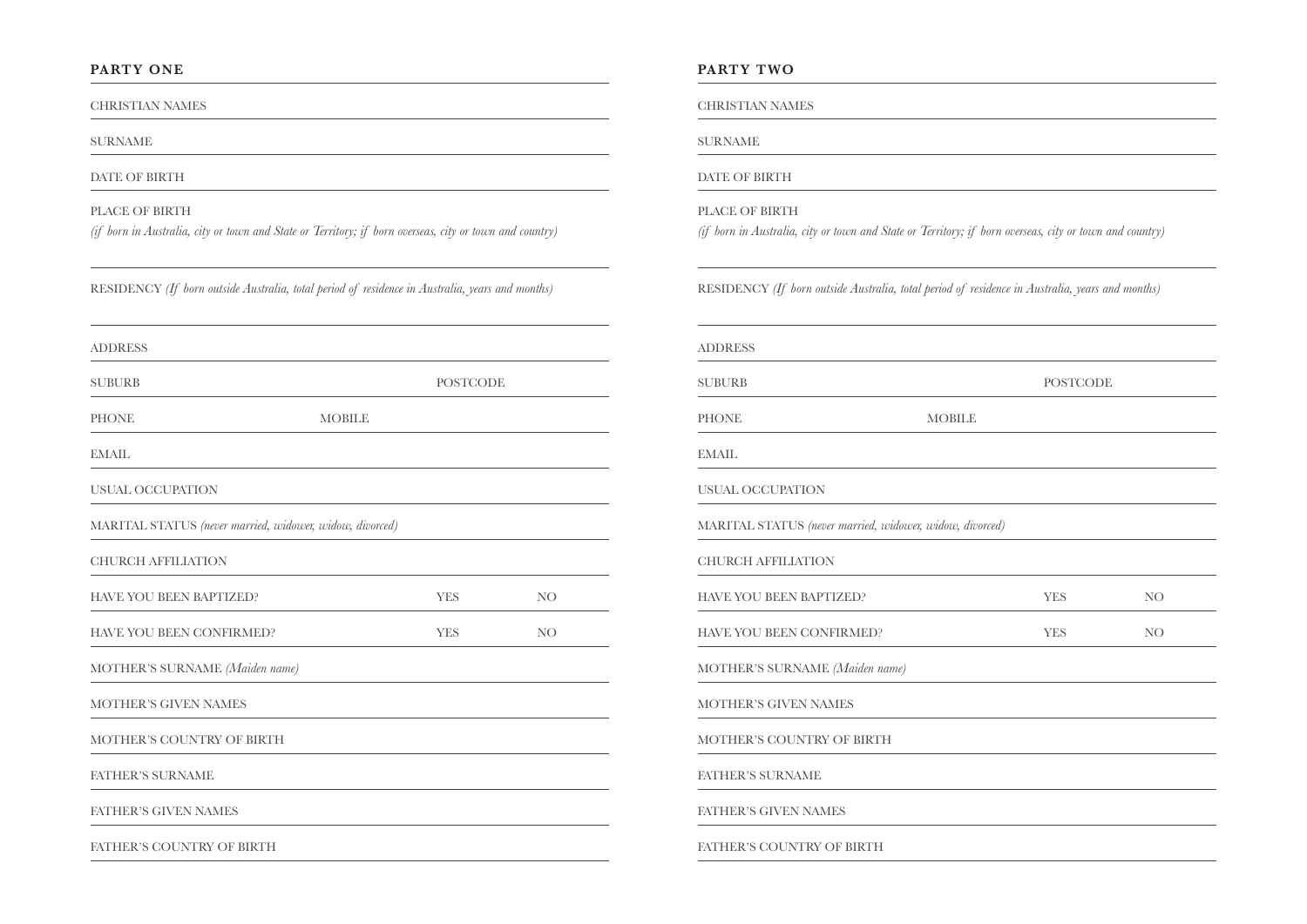### ARE YOU RELATED TO EACH OTHER?  $YES$  NO

*If so, please state your relationship*

# **DETAILS OF PREVIOUS MARRIAGES**

|                                                                                                                                        | <b>BRIDE</b> | GROOM |
|----------------------------------------------------------------------------------------------------------------------------------------|--------------|-------|
| Number of previous marriages                                                                                                           |              |       |
| Date(s) of each previous marriage ceremony<br>(if known, give full date)                                                               |              |       |
| Number of children of the previous marriage or<br>marriages born alive, whether now living or deceased                                 |              |       |
| Date(s) of birth of each of those children                                                                                             |              |       |
|                                                                                                                                        |              |       |
| How last marriage terminated (death, divorce or nullity)                                                                               |              |       |
| Date on which last spouse died, or date on which<br>termination of last marriage became final                                          |              |       |
| DATE AND TIME                                                                                                                          |              |       |
| Proposed date and time of the wedding                                                                                                  |              |       |
| Approximate number of guests expected at the service                                                                                   |              |       |
| Proposed Celebrant (if any)                                                                                                            |              |       |
| DOCUMENTS REQUIRED                                                                                                                     |              |       |
| The celebrant is required to sight the originals and take a photocopy<br>of the following documents before marriage can be solemnized. |              |       |

• Your full birth certificate *or*

- Australian passport *and*
- If you have been married before evidence of divorce or the spouse's death.

# **HALL HIRE**

The Rutherford Room, immediately adjacent to the church, is available for hire for private functions following the wedding service.

The basic venue hire cost is \$200 (incl. GST) for self-catered refreshments, including the use of the kitchen and basic crockery, cutlery and glasses.

Please tick if you would like to hire The Rutherford Room.

# **FEES AND PAYMENT**

The standard fee for a wedding at St John's is \$1,500. This includes fees for the Celebrant, flowers, the organist, document preparation, and use of the building. Additional fees apply for operation of the audio system and musical rehearsals if required. A non-refundable deposit of \$100 is payable in advance to secure the booking. The balance of \$1,400 is payable two weeks prior to the ceremony taking place.

|  |  | I enclose payment of |  |
|--|--|----------------------|--|
|--|--|----------------------|--|

as a deposit for my wedding at St John's

*(cheques made payable to payable to St John's Anglican Church Camberwell).*

*Please call the Parish Office for bank account details for direct debits.*

*A receipt will be sent once payment has been received.*

| Or, please debit my | Visa | Mastercard for \$ |
|---------------------|------|-------------------|
|---------------------|------|-------------------|

Card No.

Name on card: Expiry date:

Signature of cardholder Date

*Please return this form to*

The Parish Office **St John's Anglican Parish** 552 Burke Road Camberwell, Victoria 3124 Telephone (03) 9882 4851 Email office@stjc.org.au

Office Hours: Tuesday - Friday, 10am - 3pm